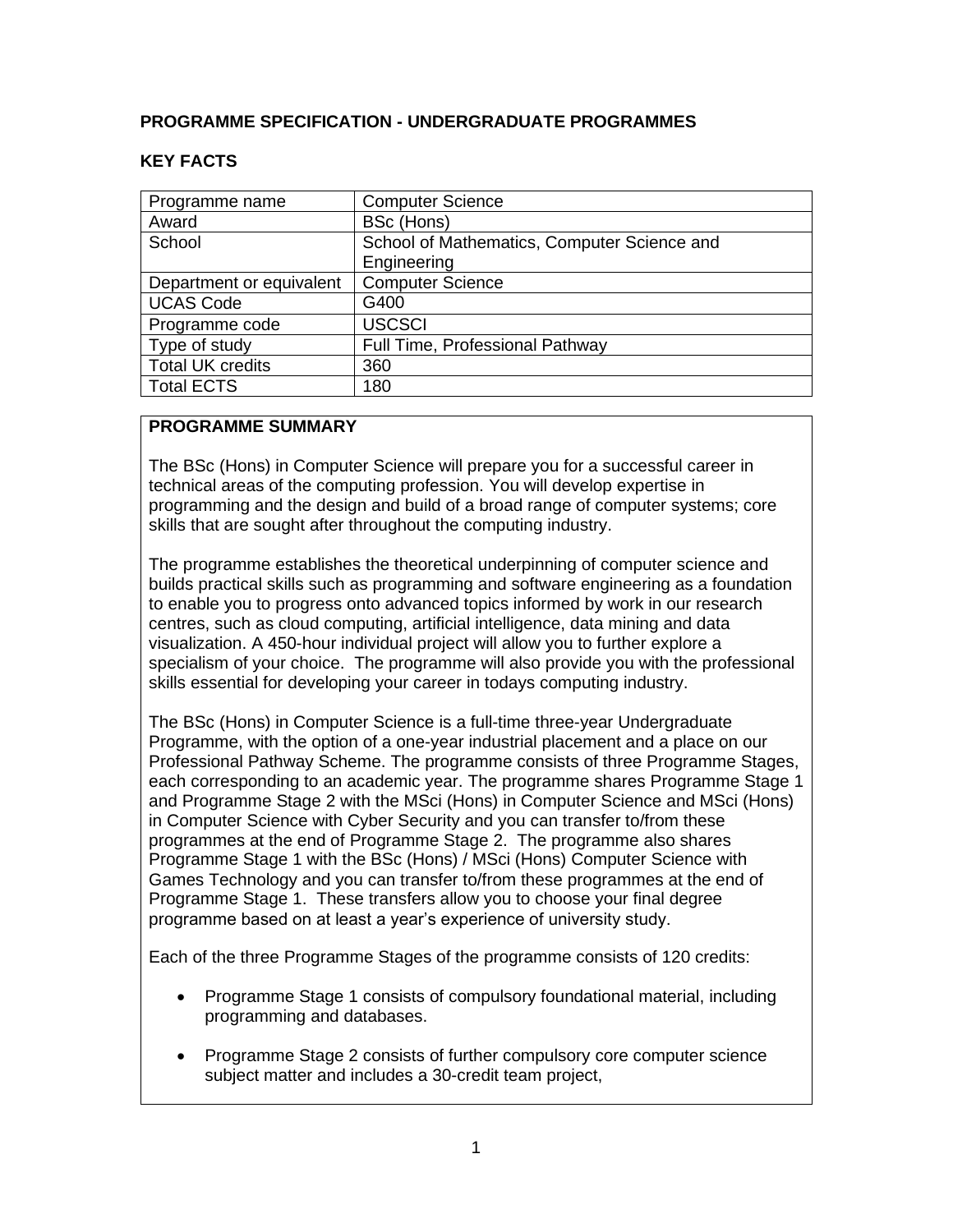- You may elect to take an industrial placement between Programme Stage 2 and Programme Stage 3
- Programme Stage 3 consists of two core module and three elective modules, allowing you to develop specialisms drawing on the expertise of academic staff, and a large, 45-credit, individual project supervised by a member of academic staff

# Aims

This programme aims to prepare you with the knowledge, skills and values needed for a technical career as computer scientist by

- equipping you with the computer scientist's core skills in programming, databases and mathematics
- equipping you with a breadth of knowledge, skills and techniques needed as a professional in computer science
- developing your knowledge in specialised and advanced topics in computer science
- developing your practical problem solving capabilities in applying your technical skills
- enabling you to critically evaluate the technical, social and management dimensions of computing systems and technologies

# Professional Pathway

The Professional Pathway (PP) scheme is an innovative mode of study allowing students to transfer to relevant four-day-a-week employment after a period of study and complete their degree by a combination of day-release and e-learning. PP students do the same course content (with the exception of the Programme Stage 2 Team Project and Professional Development in IT module – PP students, instead, attend Work-based Project and Continuous Professional Development in IT modules, respectively) as full-time students, but over a longer period.

Professional Pathway Entry (if you are not on a Tier 4 Visa)

Students on this programme may also undertake the Professional Pathway scheme, with entry points at Programme Stages 2 and 3, if they:

- do well in their studies in the Programme Stage preceding PP entry (usually upwards of 55% average);
- are successful in an interview with the PP tutor who assesses their ability to cope with the demands of balancing employment and study; secure an approved IT placement that allows two half-days a week attendance at City.

Professional Pathway Entry (if you are on a Tier 4 Visa)

Students on this programme may also undertake the Professional Pathway scheme, with entry points at Programme Stage 3, if they:

- do well in their studies in the Programme Stage preceding PP entry (usually upwards of 55% average);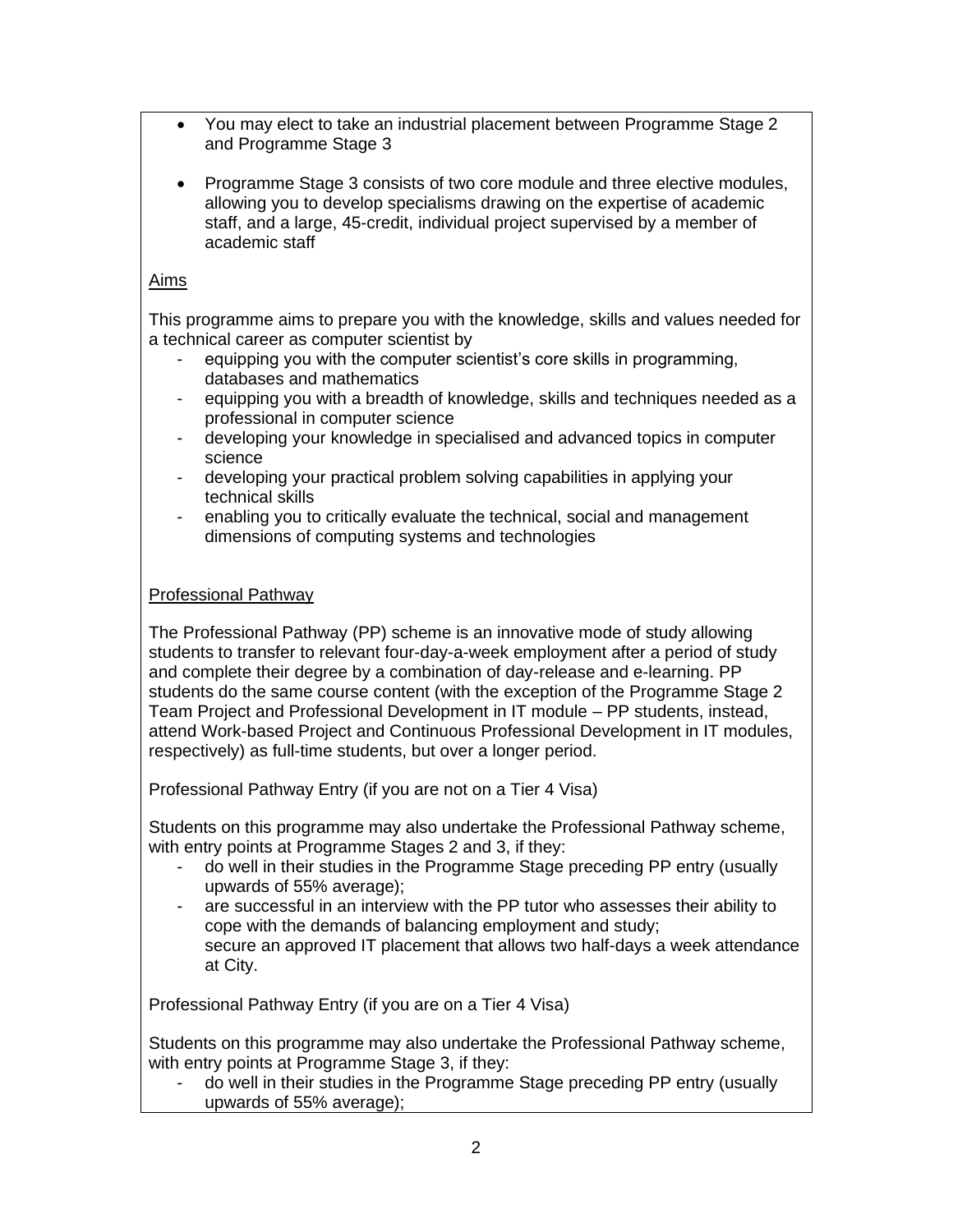- are successful in an interview with the PP tutor who assesses their ability to cope with the demands of balancing employment and study;
- secure an approved IT placement that allows two half days a week attendance at City
- have not already undertaken a placement year.

A placement year may precede entry to the Programme Stage 3 Entry variant of the Professional Pathway (if you do not hold a Tier 4 Visa).

Exit from the PP shall occur when:

- the student wishes to return to normal study;
- the student fails to pass the assessment for the approved placement for that year on PP and must return to normal study;
- the student is otherwise required to withdraw from the degree.

Return to normal study will require the student to pass all of modules for the Programme Stage they are in, before resuming the following Programme Stage. If a student has credit for the later Programme Stage, then this credit will be counted and need not be retaken. The student must complete all outstanding modules at the earliest opportunity.

### Awards

The programme provides you with a number of exit routes.

*CERTIFICATE OF HIGHER EDUCATION IN COMPUTER SCIENCE* The first exit route is for the Certificate of Higher Education in Computer Science which you are entitled to if you successfully complete Programme Stage 1 of the programme, earning 120 level 4 credits.

All of you completing Programme Stage one *or* the Certificate in Computer Science will be able to discuss underlying concepts and principles of computer science and relate these to concepts to relevant problems. You will be able to express solutions to problems using the formalism introduced in Programme Stage one.

*DIPLOMA OF HIGHER EDUCATION IN COMPUTER SCIENCE* The second exit route is for the Diploma of Higher Education in Computer Science, which you are entitled to if you have completed the Certificate in Higher Education and in addition you have successfully completed Programme Stage 2 of the programme, earning 120 level 5 credits.

All of you completing Programme Stage Two *or* the Diploma in Computer Science will build on your previous knowledge and experience to develop skills of enquiry in computer science and apply a variety of approaches to problem-solving as well as identify the limitations of your knowledge. You will be able to interpret open ended problems, apply your knowledge and skills to solve them and be able to write reports on your findings.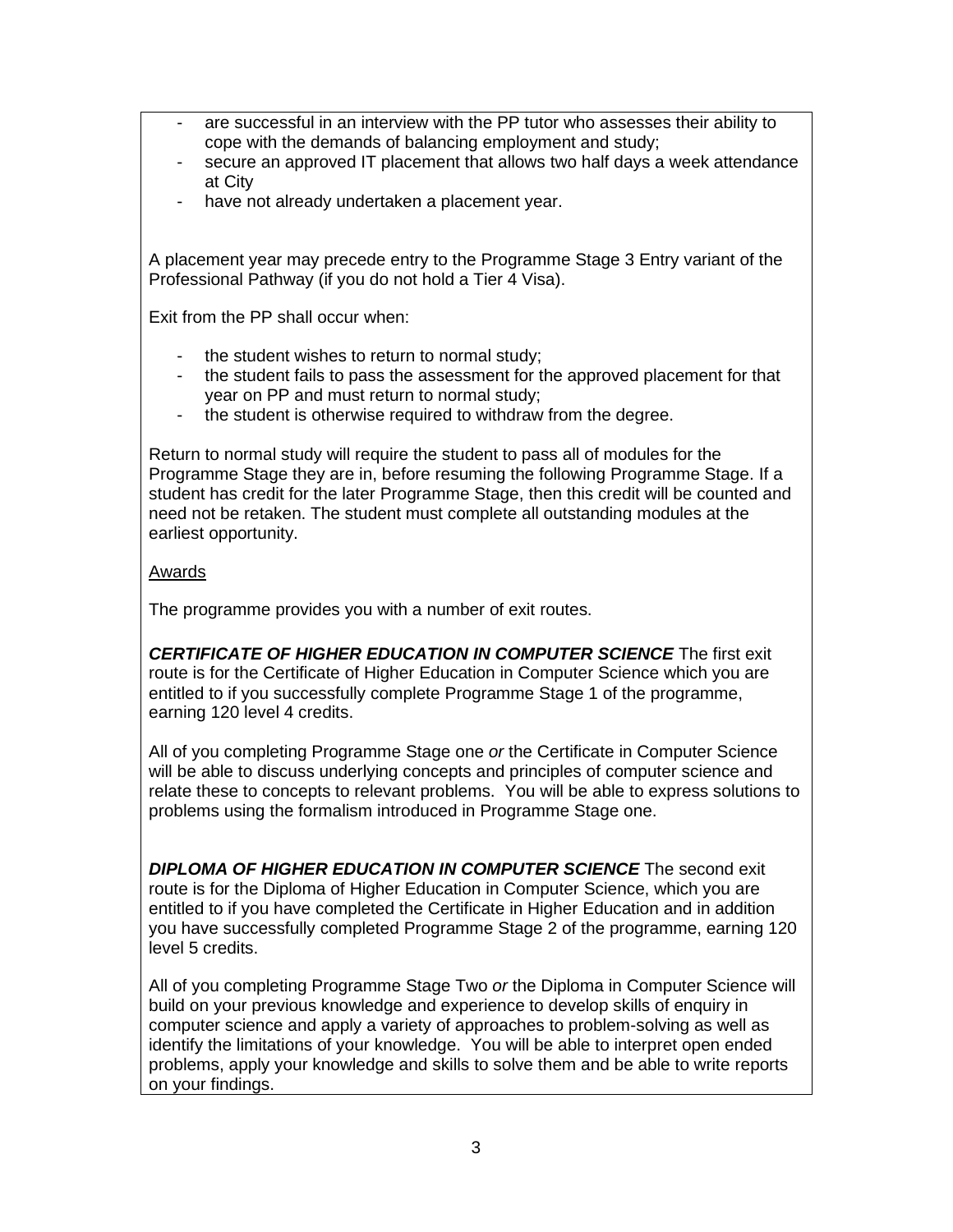*BSc (Hons) IN COMPUTER SCIENCE* The third exit route is the BSc (Hons) in Computer Science, which you are entitled to if you have completed the Diploma in Higher Education and in addition you have successfully completed Programme Stage 3 of the programme, earning a further 120 credits, 90 of which at level 6, the rest at level 5 or level 6.

All of you completing the BSc (Hons) in Computer Science will through core and elective modules further develop a coherent systematic, detailed knowledge of computer science. You will be able to evaluate solutions to computer science problems, assess current techniques for designing and developing solutions to computer science problems and argue for your solutions using research and scholarship demonstrating your role as a reflective practitioner.

# **WHAT WILL I BE EXPECTED TO ACHIEVE?**

**On successful completion of this programme, you will be expected to be able to:**

Knowledge and understanding:

- Use and explain the theory of computer science
- Discuss scientific and engineering practice and theory in computing and extend your knowledge through self-led study
- Discuss management issues concerning the planning, design and delivery of computer-based systems
- Identify and model requirements for specialised computing systems and propose and evaluate solutions to fulfil them
- Demonstrate knowledge of systems architecture
- Use appropriate theories, practices and tools for the specification, design, implementation and evaluation of computer-based systems
- Explain security issues in relation to the design and use of computer systems
- Explain the concepts of computer programming
- Demonstrate advanced, specialist theoretical and practical knowledge in a range of computer science sub-fields
- Explain the legal, social, ethical and professional issues involved in the exploitation of computer technology with respect to good professional practice

Skills: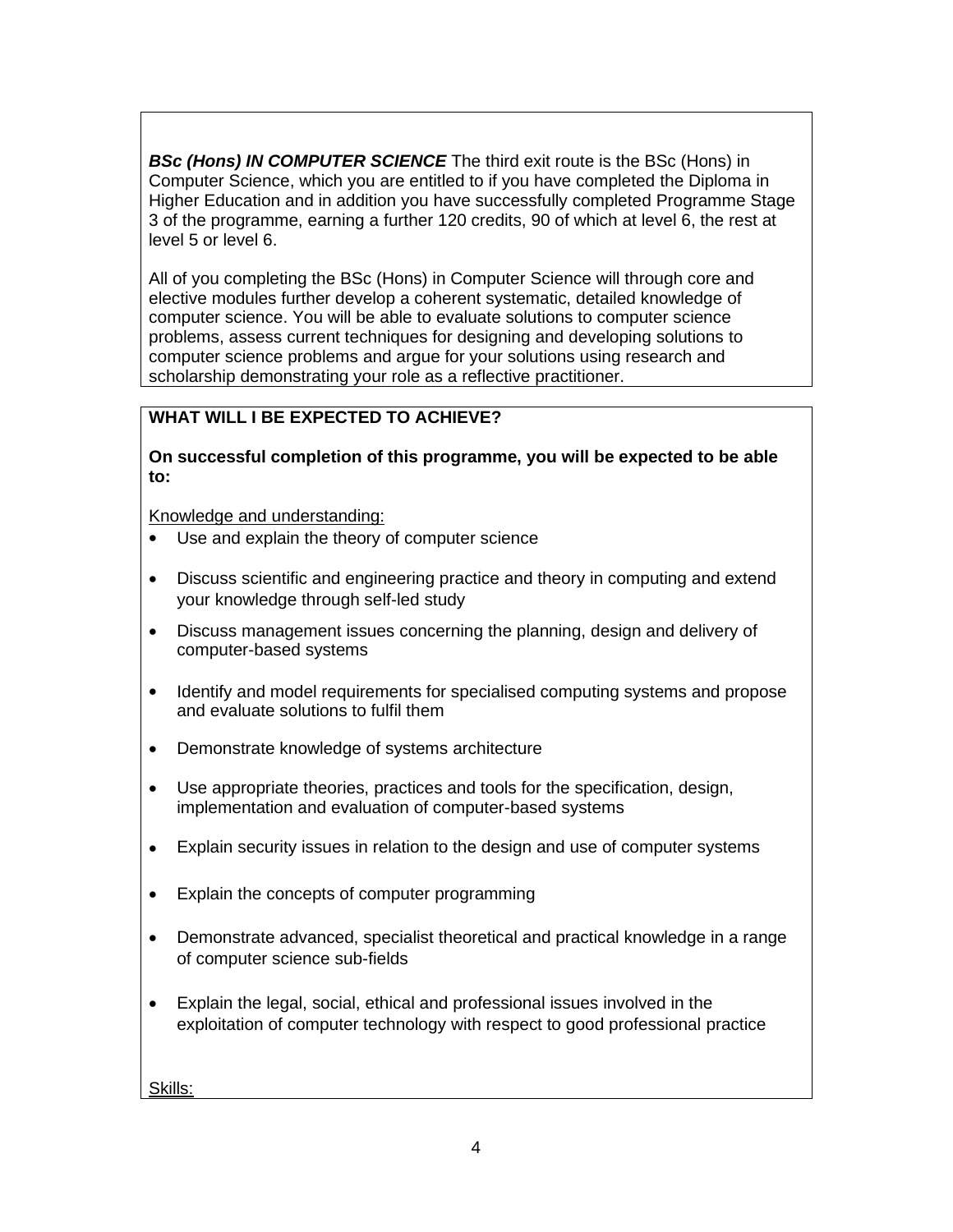- Develop and critically evaluate specifications for specialist computer systems
- Analyse, develop and select algorithms for computational tasks
- Analyse and solve problems based on theoretical considerations
- Analyse and abstract problems and propose and apply effective solutions
- Synthesise information from disparate sources to compose systems and documents
- Design and construct computer systems from given specifications
- Plan and manage a large-scale individual problem-solving computing project
- Identify the risks and beneficiaries involved in a practical computing project
- Apply controlled compromise in meeting requirements
- Apply techniques and tools for modelling and managing information
- Communicate requirements and proposals for computer systems to other computing professionals
- To work as a member of a development team recognising the different roles within a team
- Design and execute methodologically sound scientific and engineering studies
- Plan work
- Manage personal time
- Present and communicate complex ideas
- Apply sound research methods
- Understand, evaluate, synthesise and apply complex ideas

Values and attitudes:

- Assess the nature of intellectual property and its ownership, and respect it accordingly
- Explain the issues of professionalism in computing including the need for continuing professional development

This programme has been developed in accordance with the QAA Subject Benchmark for Computing.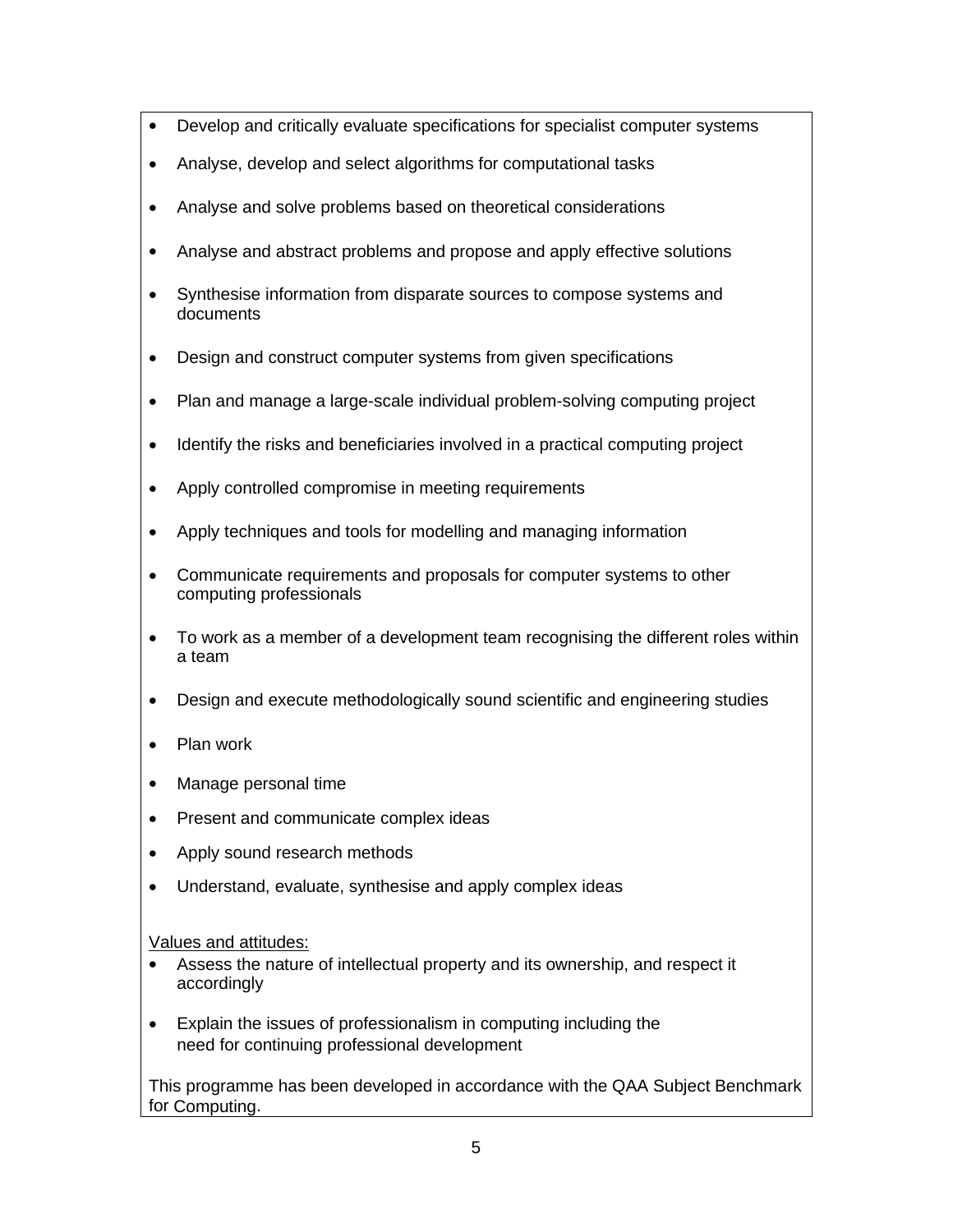### **HOW WILL I LEARN?**

The programme is delivered and assessed via a coordinated combination of: lectures (including programmed student activity); supervised tutorials; supervised laboratory work; independent coursework; group project work; and individual project work and dissertation.

The teaching and assessment methods used are largely constant throughout the programme, though the level of each module determines the level at which assessment is carried out. i.e. it is the nature of the problems encountered and the solutions required that determine the level of the modules, not the activities performed. The intention is to require greater levels of analysis, autonomy, etc as the student progresses through the programme. This is reflected in the programme structure: fundamental concepts and skills are addressed first, followed by core knowledge that builds on this, which in turn prepares students for advanced electives and a large individual project in the final

Programme Stage.

The majority of the taught modules are each delivered through a series of 20 lectures and 10 hours of tutorials/laboratory sessions. Each lecture and tutorial/laboratory session lasts 1 or 2 hours.

Project work plays an important Programme Stage in computing undergraduate programmes. The Team Project provides students with experience of the issues involved in software development projects as well as enhancing team-working and related transferrable skills.

In the Individual Project students are expected to carry an independent investigation of a significant computing problem allowing them to apply what they learnt through the programme. This activity is carried out under the supervision of academic staff, offered through a series of supervision sessions.

Lectures are normally used to: (a) present and explain the theoretical concepts underpinning a particular subject; (b) highlight the most significant aspects of a module's syllabus; and (c) indicate additional topics and resources for private study. Tutorials are used to help students to develop skills in applying the concepts covered in the lectures of the relevant module normally in practical problem solving contexts.

Laboratory sessions serve a similar purpose as the tutorials but their strategy will be to demonstrate application of concepts and techniques through the use of software development tools and environments.

Project supervision sessions will be used to indicate theories, methods, techniques and concepts which are relevant to the issues being investigated by the particular project as well as ways of applying these instruments in specific problem solving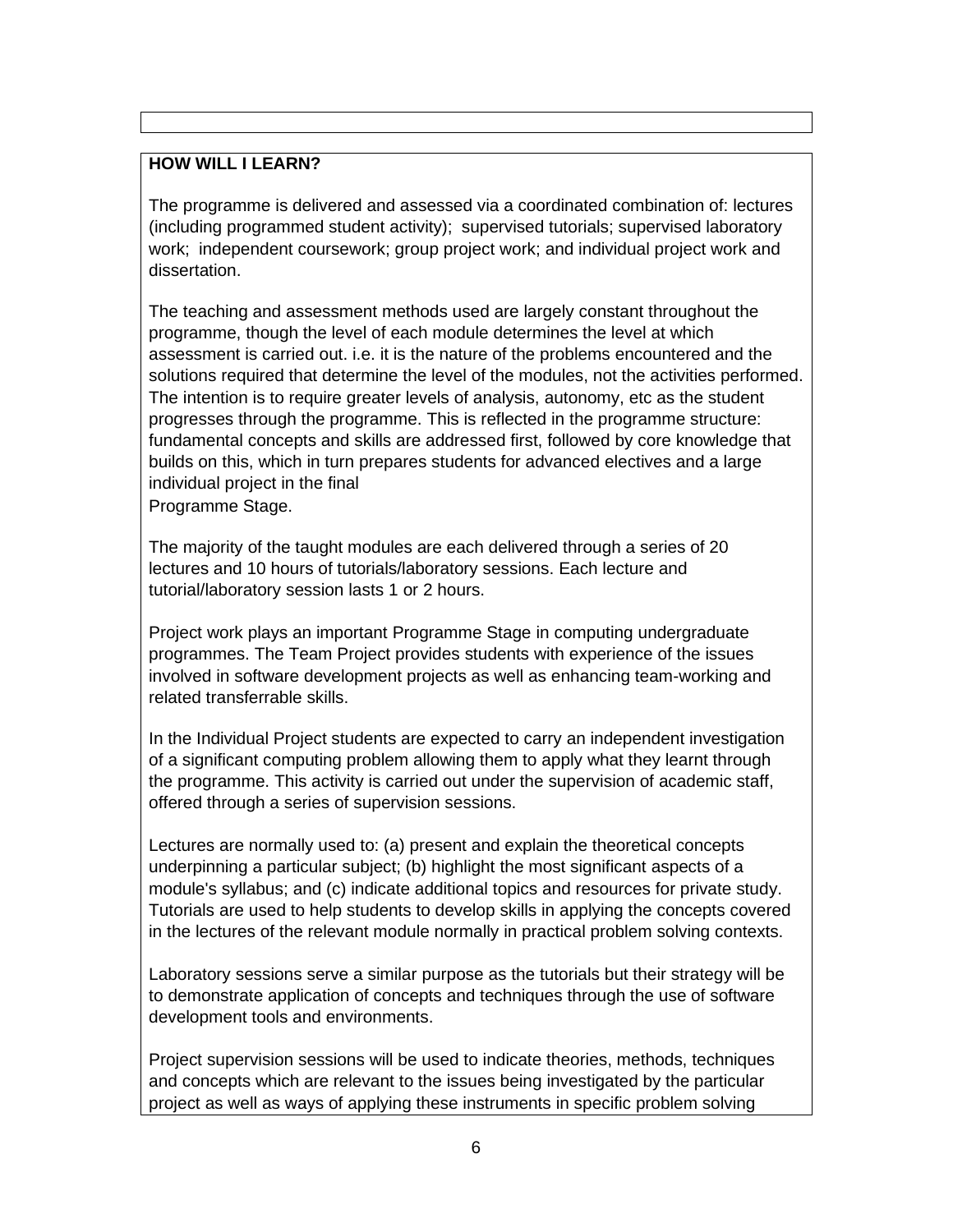#### contexts.

Increasing use is being made of e-learning tools to supplement face to face delivery especially for the Professional Pathway cohort.

Finally, placements and the workplace learning opportunities they provide are available to all students. A professional placement and career development module supported by visits from a Work-based Learning Advisor, ensures that students are able to identify learning opportunities that will enable them to attain and demonstrate competence in a work role; these opportunities arise naturally from workplace tasks, others are provided by negotiation focussed on the students career and development plan.

# **WHAT TYPES OF ASSESSMENT AND FEEDBACK CAN I EXPECT?**

#### Assessment and Assessment Criteria

A broad range of skills and knowledge are in demand in the computing profession and assessments are tailored to the particular activity being undertaken and to your learning needs. Assessed activities include the development of working software, the application of theory to practical problems, team work, project work and the communication of problem analysis and solutions through reports and presentations. The assessment of these activities are guided by assessment criteria. Some modules are assessed by project work or coursework only, while others are assessed by a combination of coursework and invigilated exam.

Assessment Criteria are descriptions, based on the intended learning outcomes, of the skills, knowledge or attitudes that you need to demonstrate in order to complete an assessment successfully, providing a mechanism by which the quality of an assessment can be measured. Grade- Related Criteria are descriptions of the level of skills, knowledge or attributes that you need to demonstrate in order achieve a certain grade or mark in an assessment, providing a mechanism by which the quality of an assessment can be measured and placed within the overall set of marks. Assessment Criteria and Grade-Related Criteria will be made available to you to support you in completing assessments. These may be provided in programme handbooks, module specifications, on the virtual learning environment or attached to a specific assessment task.

#### Feedback on Assessment

Feedback on assessment is given in a variety of ways to maximise your learning opportunities. For written reports or problem solving tasks the feedback may be written, while feedback on more qualitative work may be through audio files. Faceto-face feedback is given for lab work, presentations and some group work. In all cases feedback is given so that you can learn the most you can from the work that you have done and apply that learning to future activities.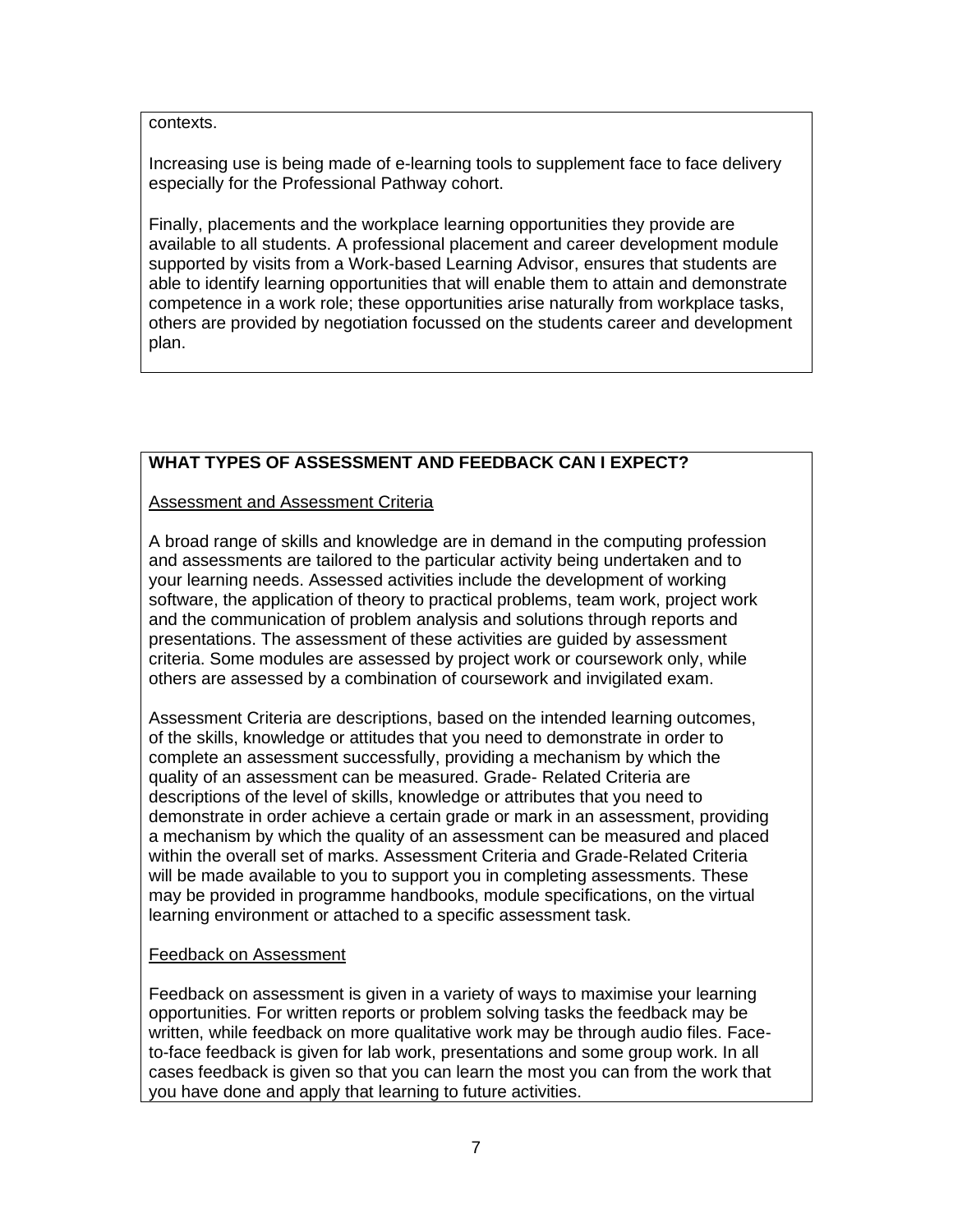Feedback will be provided in line with our Assessment and Feedback Policy. In particular, you will normally be provided with feedback within three weeks of the submission deadline or assessment date. This would normally include a provisional grade or mark. For end of module examinations or an equivalent significant task (e.g. an end of module project), feedback will normally be provided within four weeks. The timescale for feedback on final year projects or dissertations may be longer.

The full policy can be found at: [https://www.city.ac.uk/\\_\\_data/assets/pdf\\_file/0008/68921/assessment\\_and\\_feedb](https://www.city.ac.uk/__data/assets/pdf_file/0008/68921/assessment_and_feedback_policy.pdf) [ack\\_policy.pdf](https://www.city.ac.uk/__data/assets/pdf_file/0008/68921/assessment_and_feedback_policy.pdf)

### Assessment Regulations

In order to pass your Programme, you should complete successfully or be exempted from the relevant modules and assessments and will therefore acquire the required number of credits. You also need to pass each Programme Stage of your Programme in order to progress to the following Programme Stage.

The pass mark for each module is 40%.

If you fail an assessment component or a module, the following will apply:

- 1. Compensation: where you fail up to a total of one sixth of the total credits of a Programme Stage at first or resit attempt, you may be allowed compensation if:
	- Compensation is permitted for the module involved (see the What will I Study section in the programme specification), and
	- It can be demonstrated that you have satisfied all the Learning Outcomes of the modules in the Programme Stage, and
	- A minimum overall mark of no more than 10% below the module pass mark has been achieved in the module to be compensated, and
	- An aggregate mark of 40% has been achieved for the Programme Stage.

Where you are eligible for compensation at the first attempt, this will be applied in the first instance rather than offering a resit opportunity.

If you receive a compensated pass in a module you will be awarded the credit for that module. The original component marks will be retained in the record of marks and your original module mark will be used for the purpose of your Award calculation.

2. Resit: Where you are not eligible for compensation at the first attempt, you will be offered one resit attempt.

If you are successful in the resit, you will be awarded the credit for that module. The mark for each assessment component that is subject to a resit will be capped at the pass mark for the module. This capped mark will be used in the calculation of the final module mark together with the original marks for the components that you passed at first attempt.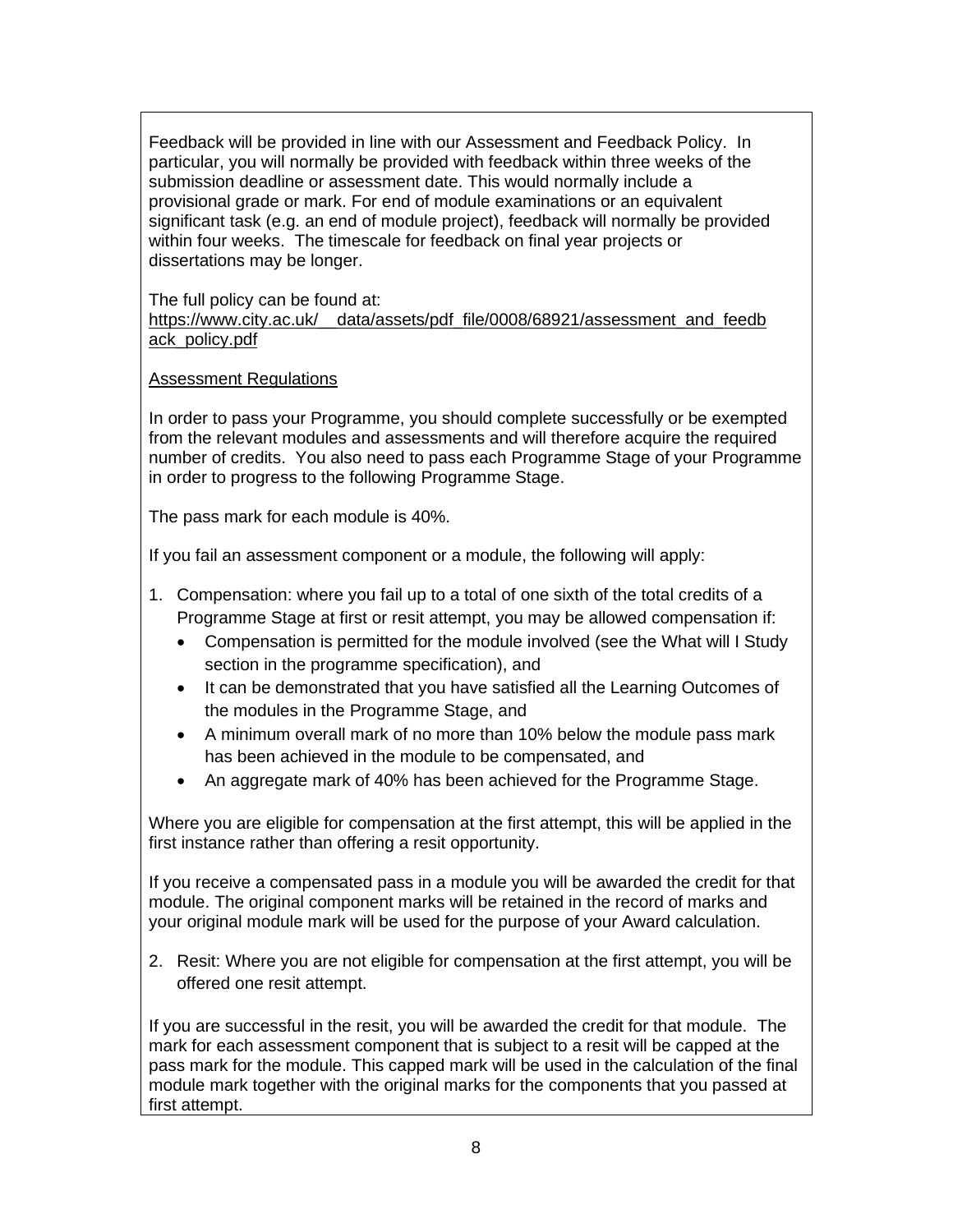If you do not meet the pass requirements for a module and do not complete your resit by the date specified you will not progress to the next Programme Stage and the Assessment Board will require you to be withdrawn from the Programme.

If you fail to meet the requirements for a particular Programme Stage or the Programme, the Assessment Board will consider whether you are eligible for an Exit Award as per the table below.

The Programme has minimum attendance requirements for designated teaching and learning events for each Stage. Students failing to meet these requirements may be subject to withdrawal from the programme.

If you would like to know more about the way in which assessment works at City, please see the full version of the Assessment Regulations at: [http://www.city.ac.uk/\\_\\_data/assets/word\\_doc/0003/69249/s19.doc](http://www.city.ac.uk/__data/assets/word_doc/0003/69249/s19.doc)

### **WHAT AWARD CAN I GET?**

Bachelor's Degree with Honours:

| Programme $ HE$<br><b>Stage</b> | Level |      | <b>Credits   Weighting</b><br>(%) | <b>Class</b>         | %⊣  |
|---------------------------------|-------|------|-----------------------------------|----------------------|-----|
|                                 |       | 120  |                                   |                      | 70  |
|                                 | 5     | 120  | 40                                | II upper division 60 |     |
| 3                               |       | 1 ጋቦ | 60                                | II lower division    | -50 |
|                                 |       |      |                                   |                      |     |

In addition 360 credits must be achieved excluding IN3027.

Diploma of Higher Education:

| Programme   HE<br><b>Stage</b> | Level |     | <b>Credits   Weighting</b><br>(%) | <b>Class</b>            | %  |
|--------------------------------|-------|-----|-----------------------------------|-------------------------|----|
|                                |       | 120 | 50                                | <b>With Distinction</b> | 70 |
|                                |       | 120 | 50                                | <b>With Merit</b>       | 60 |

| Class                   | % required |
|-------------------------|------------|
| <b>With Distinction</b> | 70         |
| With Merit              | 60         |
| Without                 | 40         |
| Classification          |            |

**Class % required**

Certificate of Higher Education:

| Programme $ HE$<br><b>Stage</b> | Level | <b>Credits</b> | Weighting<br>$\frac{10}{6}$ | <b>Class</b>            | % required |
|---------------------------------|-------|----------------|-----------------------------|-------------------------|------------|
|                                 |       | 120            | 100                         | <b>With Distinction</b> | 70         |
|                                 |       |                |                             | <b>With Merit</b>       | 60         |
|                                 |       |                |                             | Without                 | 40         |
|                                 |       |                |                             | Classification          |            |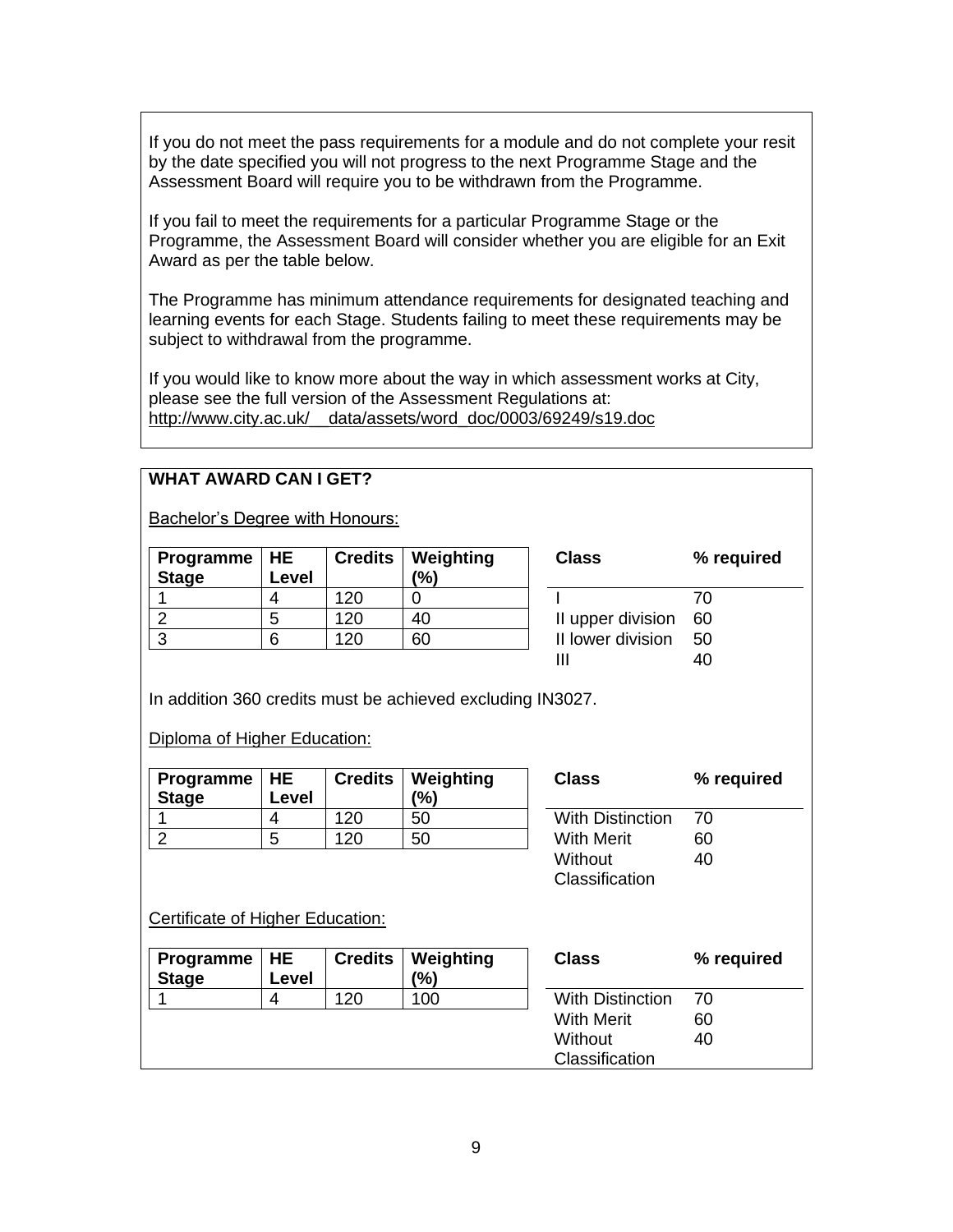# **WHAT WILL I STUDY?**

Programme Stage 1

To pass Programme Stage 1, an Honours degree student must have acquired 120 credits as specified in Programme Stage 1 of the Programme Scheme. In addition a student must complete, achieving a mark of 100%, an online assessment covering risk/safety for safe operation of computing equipment. This online assessment is an exception to the assessment regulations; it has unlimited attempts but must be passed with a mark of 100% in order to progress to stage 2.

This Programme Stage consists of 4 compulsory core modules, worth 15 credits each, and 2 compulsory core module, worth 30 credits

| <b>Module Title</b>              | <b>SITS</b><br>Code | <b>Module</b><br><b>Credits</b> | Core/<br><b>Elective</b> | Can be<br>compen-<br>sated? | Level |
|----------------------------------|---------------------|---------------------------------|--------------------------|-----------------------------|-------|
| Introduction to Algorithms       | IN1002              | 15                              | С                        |                             | 4     |
| <b>Mathematics for Computing</b> | IN1004              | 15                              | C                        | v                           | 4     |
| <b>Systems Architecture</b>      | <b>IN1006</b>       | 15                              | С                        | $\checkmark$                | 4     |
| Programming in Java              | <b>IN1007</b>       | 30                              | C                        | N                           | 4     |
| <b>Operating Systems</b>         | <b>IN1011</b>       | 15                              | C                        | v                           | 4     |
| Computer Science, Ethics &       | <b>IN1012</b>       | 15                              | C                        | v                           | 4     |
| Society                          |                     |                                 |                          |                             |       |
| <b>Databases</b>                 | IN1013              | 15                              | C                        | v                           | 4     |

# Programme Stage 2

To pass Programme Stage 2, an Honours degree student must have acquired 120 credits as specified in Programme Stage 2 of the Programme Scheme. For an Honours degree student to progress from Programme Stage 2 to Programme Stage 3, Programme Stage 2 requirements must have been satisfied.

This Programme Stage consists of 6 core modules each of which is worth 15 credits, and a core Project module, which is worth 30 credits.

Students may transfer into this programme route at the start of Programme Stage 2 if: - they have passed the modules in Programme Stage 1;

- resources allow the transfer;
- the programme director approves the transfer.

A student who has successfully completed Programme Stage 2 of the BSc programme may, with the approval of the Assessment Board, transfer to Programme Stage 3 of the related MSci programme provided that they have obtained:

- the required credits for Programme Stage 2, and
- an aggregate mark of least 55% at Programme Stage 2

Professional Pathway (Programme Stage 2 Entry)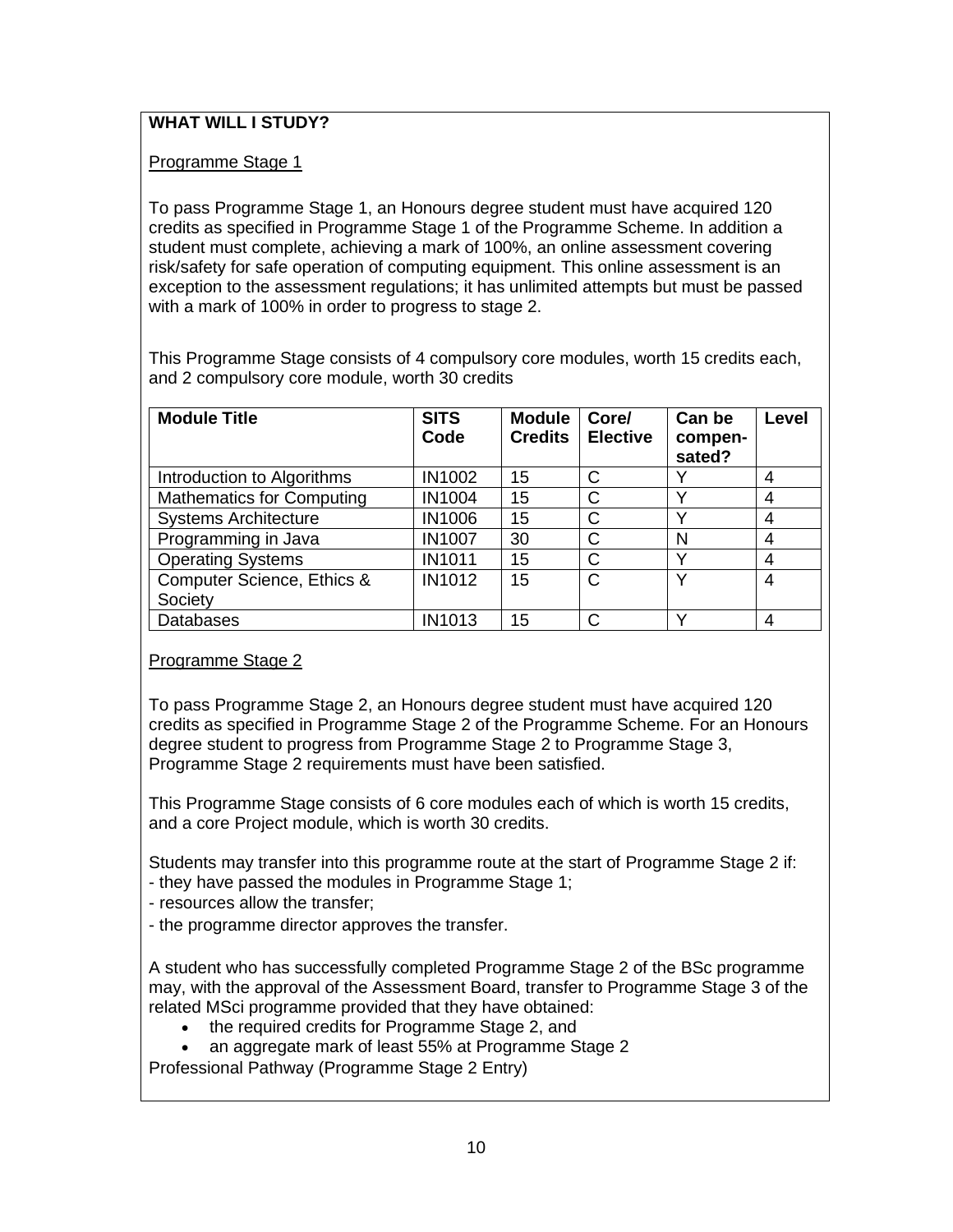Programme Stage 2 is spread over two years. The PP students take IN2030 instead of IN2018, and IN2031 instead of IN2015. The entry year, PP2(E) covers all Programme Stage 2 modules except IN2009, IN2029 and IN2031, which are taken in the following PP year - PP3(E) - along with two Programme Stage 3 electives. All module choices must be consistent with the scheme outlined in this Programme Specification.

Progression requirements between Programme Stages are the same as for non-PP students.

| <b>Module Title</b>                                 | <b>SITS</b><br>Code | <b>Module</b><br><b>Credits</b> | Core/<br><b>Elective</b> | Can be<br>compen-<br>sated? | <b>Level</b> |
|-----------------------------------------------------|---------------------|---------------------------------|--------------------------|-----------------------------|--------------|
| Data Structures and Algorithms                      | <b>IN2002</b>       | 15                              | C                        | Y                           | 5            |
| Language Processors                                 | <b>IN2009</b>       | 15                              | Ć                        | Y                           | 5            |
| <b>Computer Networks</b>                            | <b>IN2011</b>       | 15                              | C                        | Υ                           | 5            |
| Object-Oriented Analysis and                        | <b>IN2013</b>       | 15                              | C                        | Υ                           | 5            |
| Design                                              |                     |                                 |                          |                             |              |
| Professional Development in IT                      | <b>IN2015</b>       | 15                              | $C$ (non-<br>PP)         | N                           | 5            |
| <b>Team Project</b>                                 | <b>IN2018</b>       | 30                              | $C$ (non-<br>PP)         | N                           | 5            |
| Programming in C++                                  | <b>IN2029</b>       | 15                              | C                        | Υ                           | 5            |
| <b>Work Based Project</b>                           | <b>IN2030</b>       | 30                              | C(PP)                    | N                           | 5            |
| <b>Continuing Professional</b><br>Development in IT | <b>IN2031</b>       | 15                              | C(PP)                    | N                           | 5            |

# Programme Stage 3

To pass Programme Stage 3, the student must have acquired 120 credits, excluding credits acquired for the elective module IN3027, as specified in the table below.

This Programme Stage consists of 2 core and 3 elective taught modules worth 15 credits each plus 1 project module worth 45 credits. Elective choice may be constrained by timetabling requirements. The full range of electives may not be available in all years.

If credits are acquired for elective module IN3027, the marks for this module may be substituted, where higher, for those of two 15 credit Programme Stage 3 taught modules if and only if all Programme Stage 3 modules are passed at the first attempt.

Students may transfer into Programme Stage 3 of this programme from the other computing undergraduate programmes if they can ensure that the module(s) on this programme they did not take at Programme Stage 2, are taken at Programme Stage 3. This transfer is subject to Programme Director approval and resource constraints.

Professional Pathway (Programme Stage 3 Entry)

Programme Stage 3 is spread over two years. The entry year, PP3(L) requires that three or four Programme Stage 3 modules be taken. The remaining Programme Stage 3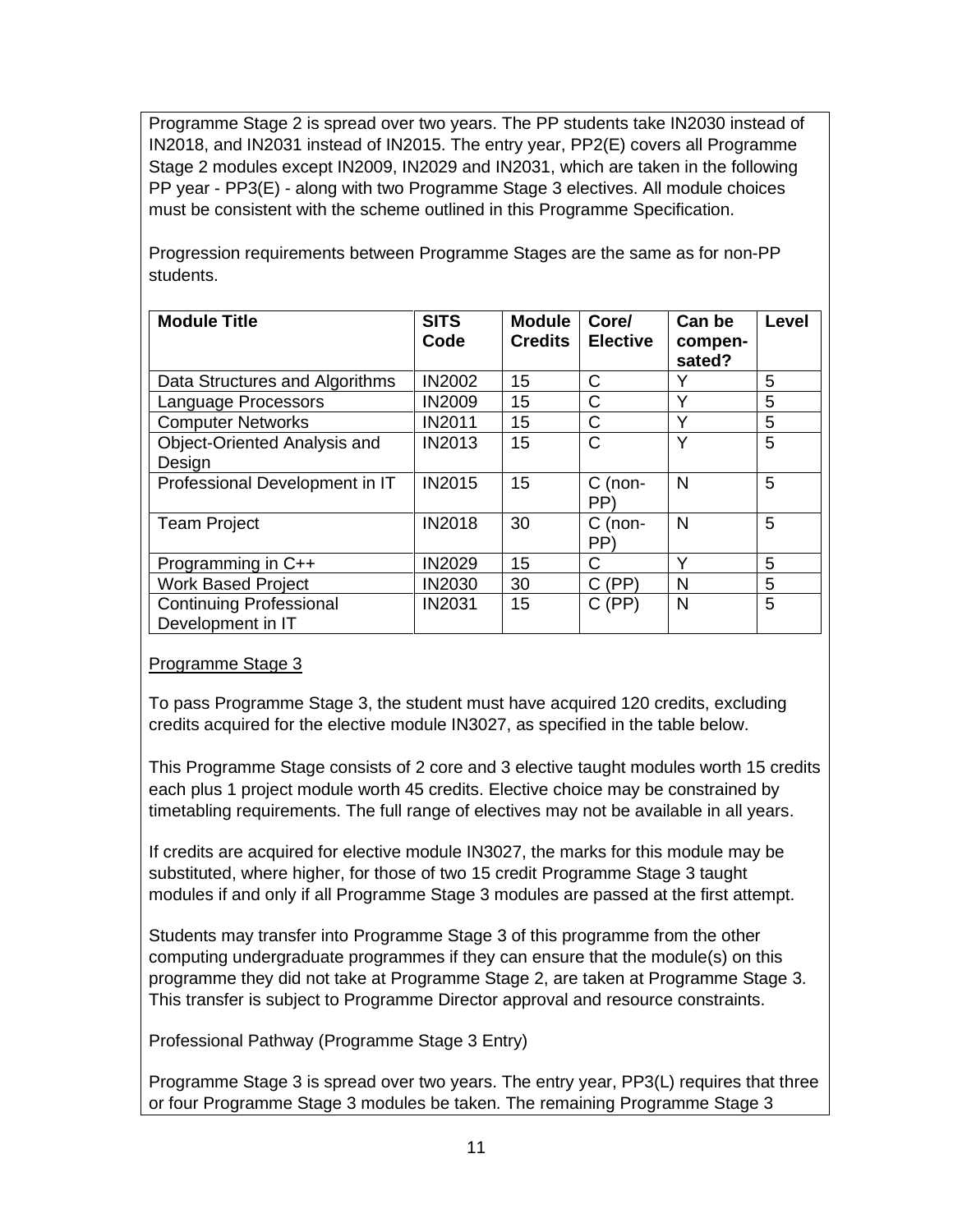modules, including Individual Project, are taken in the final year, PP4(L). All module choices must be consistent with the scheme outlined in this Programme Specification.

*Elective choice may be constrained by timetabling requirements. The full range of electives may not be available in all years.*

| <b>Module Title</b>                                             | <b>SITS</b><br>Code | <b>Module</b><br><b>Credits</b> | Core/<br><b>Elective</b> | Can be<br>compen-<br>sated? | Level          |
|-----------------------------------------------------------------|---------------------|---------------------------------|--------------------------|-----------------------------|----------------|
| <b>Individual Project</b>                                       | <b>IN3007</b>       | 45                              | $\overline{\text{C}}$    | $\overline{N}$              | 6              |
| <b>Theory of Computation</b>                                    | <b>IN3017</b>       | 15                              | $\overline{\text{C}}$    | $\overline{Y}$              | $6\phantom{1}$ |
| <b>Functional Programming</b>                                   | IN3043              | 15                              | $\overline{C}$           | $\overline{\mathsf{Y}}$     | 6              |
| <b>Games Technology</b>                                         | <b>IN2026</b>       | 15                              | E                        | Y                           | 5              |
| <b>Advanced Databases</b>                                       | <b>IN3001</b>       | 15                              | Ē                        | Y                           | 6              |
| <b>Computer Graphics</b>                                        | <b>IN3005</b>       | 15                              | Ē                        | $\overline{Y}$              | 6              |
| <b>Advanced Games Technology</b>                                | <b>IN3026</b>       | $\overline{15}$                 | Ē                        | $\overline{Y}$              | 6              |
| <b>Professional Experience</b><br>(Placement) Placement Reports | <b>IN3027</b>       | 30                              | E                        | N                           | 6              |
| Data Visualization                                              | IN3030              | 15                              | E                        | Y                           | 6              |
| Digital Signal Processing and<br>Audio Programming              | <b>IN3031</b>       | 15                              | E                        | $\overline{Y}$              | 5              |
| <b>Project Management</b>                                       | IN3040              | $\overline{15}$                 | $\overline{\mathsf{E}}$  | $\overline{Y}$              | 6              |
| Advanced Programming-<br>Concurrency                            | IN3042              | 15                              | E                        | Y                           | 6              |
| <b>Cloud Computing</b>                                          | IN3046              | 15                              | E                        | Y                           | 6              |
| <b>Information Security</b><br>Fundamentals                     | IN3049              | 15                              | Ē                        | $\overline{Y}$              | 6              |
| <b>Computer Vision</b>                                          | <b>IN3060</b>       | 15                              | E                        | $\overline{Y}$              | 6              |
| Introduction to Artificial<br>Intelligence                      | IN3062              | 15                              | E                        | $\overline{Y}$              | 6              |
| <b>Programming and Mathematics</b><br>for AI                    | IN3063              | $\overline{15}$                 | Ē                        | $\overline{Y}$              | 6              |
| <b>Agents and Multi Agents</b><br>Systems                       | <b>IN3064</b>       | 15                              | E                        | Y                           | 6              |
| <b>User Centred Systems Design</b>                              | <b>IN3065</b>       | 15                              | E                        | $\overline{Y}$              | 6              |
| Semantic Web Technologies<br>and Knowledge Graphs               | <b>IN3067</b>       | 15                              | E                        | Y                           | 6              |
| <b>Cloud Technology for Business</b><br>Transformation          | IN3029              | 15                              | Ē                        | Y                           | 6              |
| <b>Natural Language Processing</b>                              | <b>IN3045</b>       | 15                              | E                        | Y                           | 6              |

# **TO WHAT KIND OF CAREER MIGHT I GO ON?**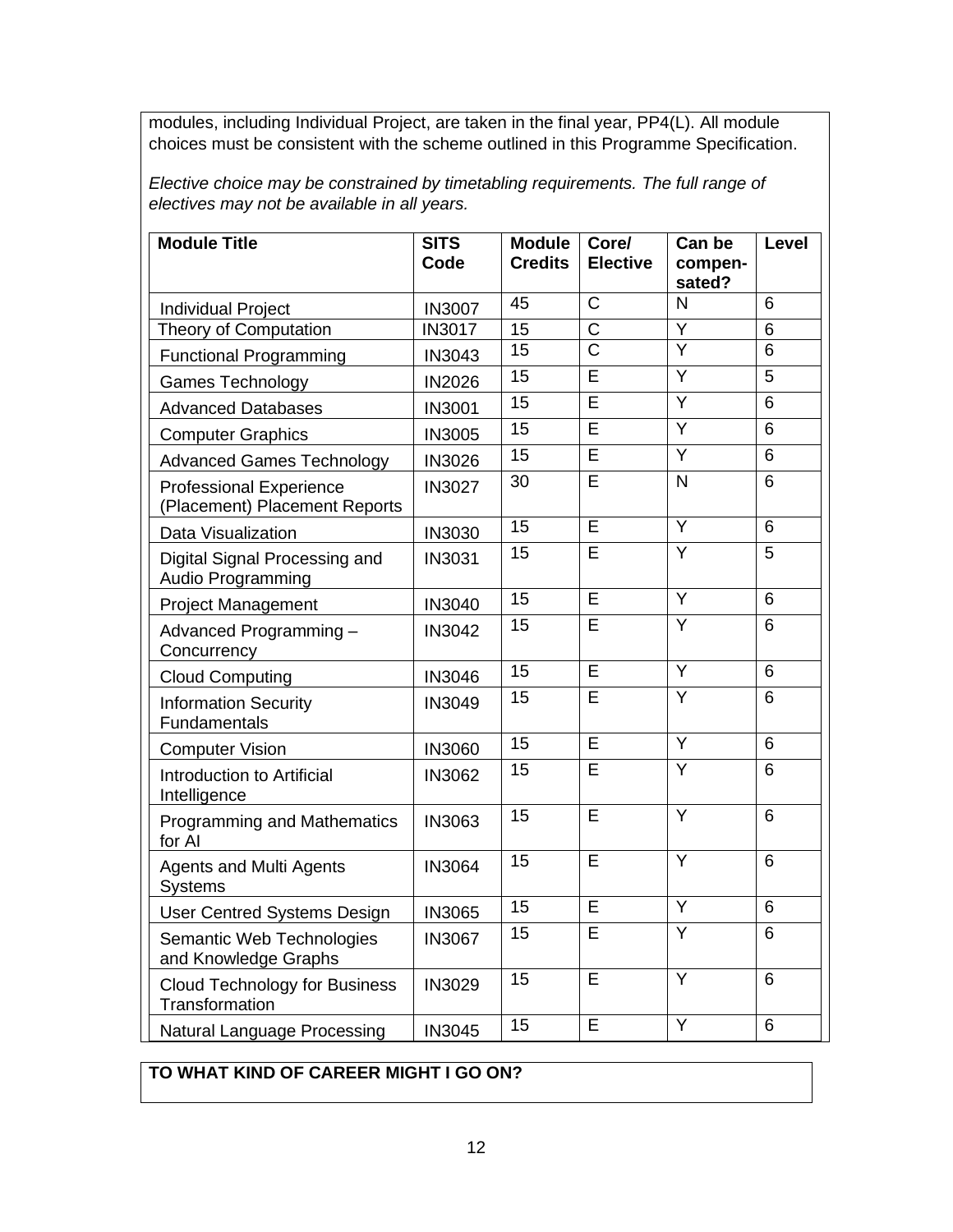Graduates from our Undergraduate Programme start their career in professional roles such as;

- Software developer
- Business analyst
- Web developer
- Technical architect
- User experience designer
- Helpdesk engineer

Employers of our graduates include;

- **Accenture**
- BP
- the BBC
- FDM
- Wipro
- Reuters
- **Menzies Aviation**

Our graduates have gone on to further study on courses such as;

- MSc in Computer Games Technology
- **MSc in Cyber Security**
- MSc in Computer Science
- Masters of Business Administration

# **WHAT PLACEMENT OPPORTUNITIES ARE AVAILABLE?**

Students have the opportunity to undertake a placement in a diverse range of companies and roles working at blue-chip multinational corporations or dynamic start up ventures both in the UK and internationally. The broad spectrum of roles available will represent the developing nature of the Computer Science and Information Technology industry allowing students to focus on their interests whilst being exposed to new experiences and challenges.

Students have the opportunity to follow two placement routes whilst completing their study at City University; a one year placement or the Professional Pathway scheme.

The one year placement can be undertaken following successful completion of Programme Stage 2 and will be required to last for a minimum of 9 months.

Students can join the Professional Pathway scheme after successful completion of Programme Stage 1 (early entry) or after successful completion of Programme Stage 2 or a one year placement (late entry). On this scheme students will attend university for one day a week whilst under contract to their placement provider with the placement lasting for two or more years.

The following criteria apply to both placement routes. In order to join a placement route, students must successfully complete the preceding academic year.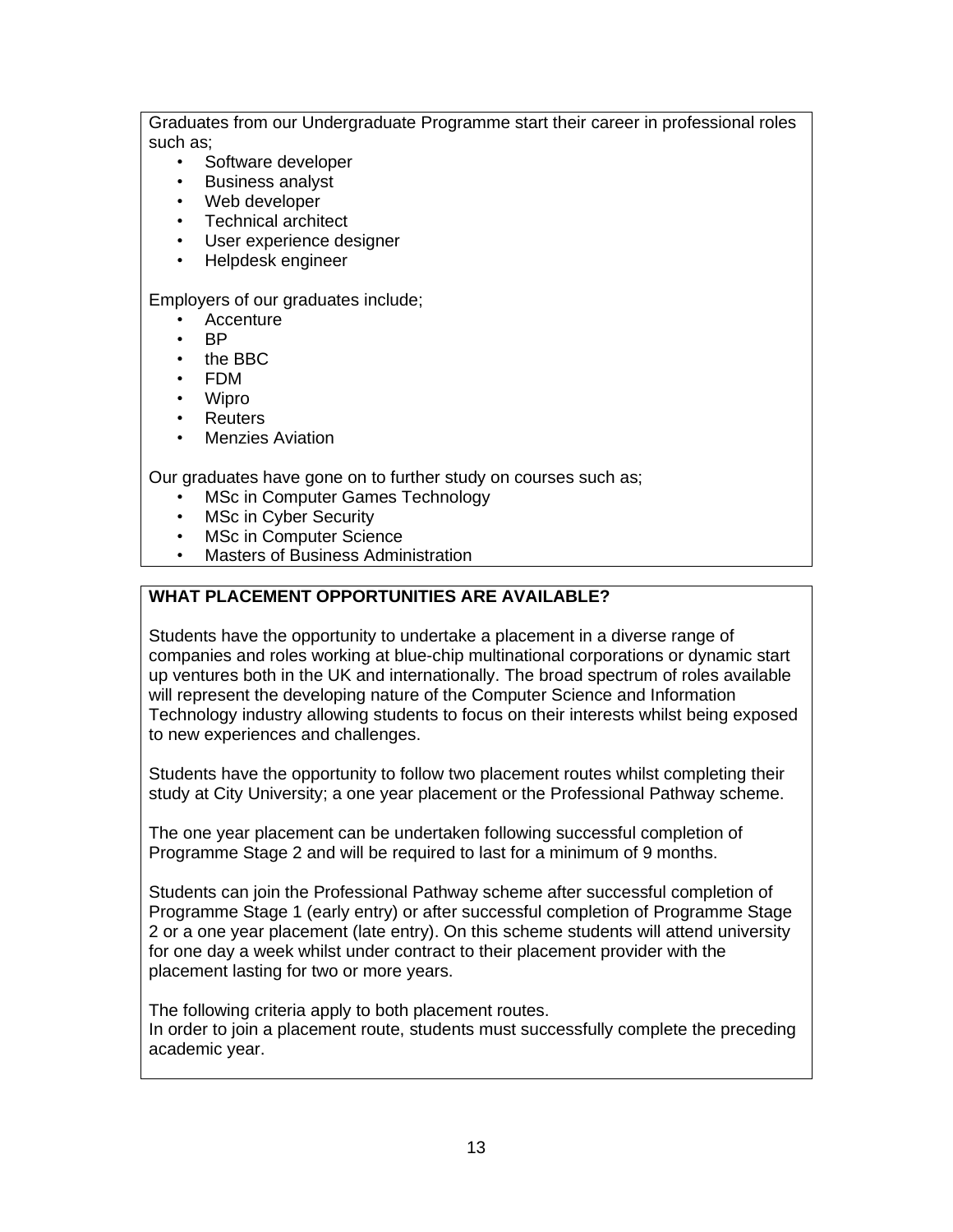Students will need to source and apply for any placement opportunities independently however support and guidance will be provided throughout the application process by the Professional Liaison Unit.

In order to receive credit and successfully complete the placement, students will be required to submit deliverables for and pass a Professional Placement & Career Development module. Further information on this module and the associated deliverables can be found in the module guidance notes.

Students undertaking a placement must adhere to specific rules and regulations regarding placement conduct and other obligations as set out by the Professional Liaison Unit.

For further information on placement opportunities please go to the Professional Liaison webpage at https://www.city.ac.uk/mathematics-computer-scienceengineering/placements-and-internships/about-professional-liaison-unit

# **WILL I GET ANY PROFESSIONAL RECOGNITION?**

**Accrediting Body:** British Computer Society

**Nature of Accreditation**

Partial CEng accreditation

**Certificate** Diploma Professional Graduate Diploma PGD Project (on condition that students pass at the first attempt a practical problemsolving project)

# **HOW DO I ENTER THE PROGRAMME?**

We operate a policy of common entrance requirements for all computing undergraduate courses. Applications must be made through the UCAS system.

We rarely interview applicants, usually only students offering substantive relevant work experience when we need to investigate further whether they have the appropriate skills to enable them to succeed on our courses.

Students who have not yet finished their pre-university education and meet the requirement set out below will be made a conditional offer, typically based on the UCAS tariff point system.

Consideration will be given to the whole UCAS form, including reference and personal statement. Students who have already finished their pre-university education will also be judged on the requirements below.